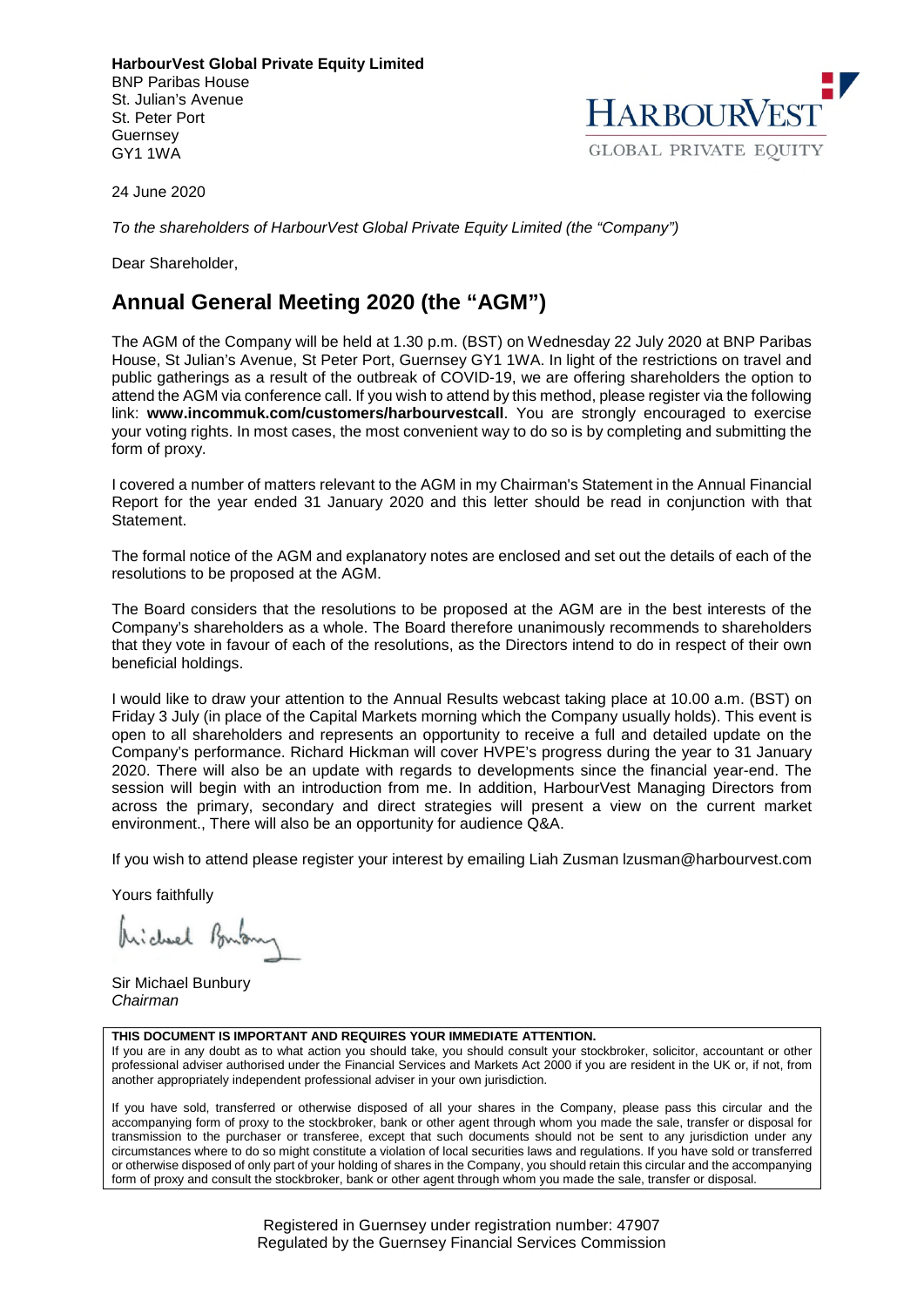# **HarbourVest Global Private Equity Limited Notice of Annual General Meeting (the "AGM")**

NOTICE IS HEREBY GIVEN THAT the AGM of HarbourVest Global Private Equity Limited (the "Company") will be held at BNP Paribas House, St Julian's Avenue, St Peter Port, Guernsey GY1 1WA on Wednesday 22 July 2020 at 1.30 p.m. (BST) for the following purposes:

## **Ordinary Business**

To consider and, if thought fit, pass the following as Ordinary Resolutions:

- (1) To receive the Annual Financial Statements of the Company and the reports of the Directors and Auditor for the year ended 31 January 2020;
- (2) To approve the Directors' remuneration report for the year ended 31 January 2020;
- (3) To re-elect Ms Francesca Barnes as a Director of the Company;
- (4) To re-elect Ms Carolina Espinal as a Director of the Company;
- (5) To re-elect Mr Alan Hodson as a Director of the Company;
- (6) To re-elect Mr Andrew Moore as a Director of the Company;
- (7) To elect Mr Edmond Warner as a Director of the Company;
- (8) To re-elect Mr Steven Wilderspin as a Director of the Company;
- (9) To re-elect Mr Peter Wilson as a Director of the Company;
- (10) To reappoint Ernst & Young LLP as the independent Auditor of the Company;
- (11) To authorise the Directors to agree the Auditor's remuneration.

## **Special Business**

To consider, and if thought fit, pass the following resolution:

## *Ordinary Resolution*

- (12) That the Company be authorised, in accordance with section 315(1)(a) of the Companies (Guernsey) Law 2008 (as amended), to make market purchases (within the meaning of section 316 of the Law) of ordinary shares of no par value each ('Shares') in the capital of the Company, and to cancel such Shares or hold such Shares as treasury shares, provided that:
	- (i) the maximum number of Shares hereby authorised to be purchased shall be up to an aggregate of 11,971,386 Shares or such number as shall represent 14.99% of the Shares in issue on the date on which this resolution is passed, whichever is less (in either case excluding Shares held in treasury);
	- (ii) the maximum price which may be paid for a Share shall be the higher of: (a) an amount equal to 105% of the average of the middle market quotations for a Share (as derived from the Daily Official List of the London Stock Exchange Plc) for the five business days immediately preceding any such purchase; and (b) the higher of the price of the last independent trade for a Share on the trading venues where the market purchases by the Company pursuant to the authority conferred by this resolution will be carried out;
	- (iii) the minimum price which may be paid for a Share shall be one penny;
	- (iv) the authority conferred by this resolution, unless previously renewed, varied or revoked by the Company in general meeting, shall expire on 31 December 2021 or the date of the next annual general meeting of the Company, whichever is earlier; and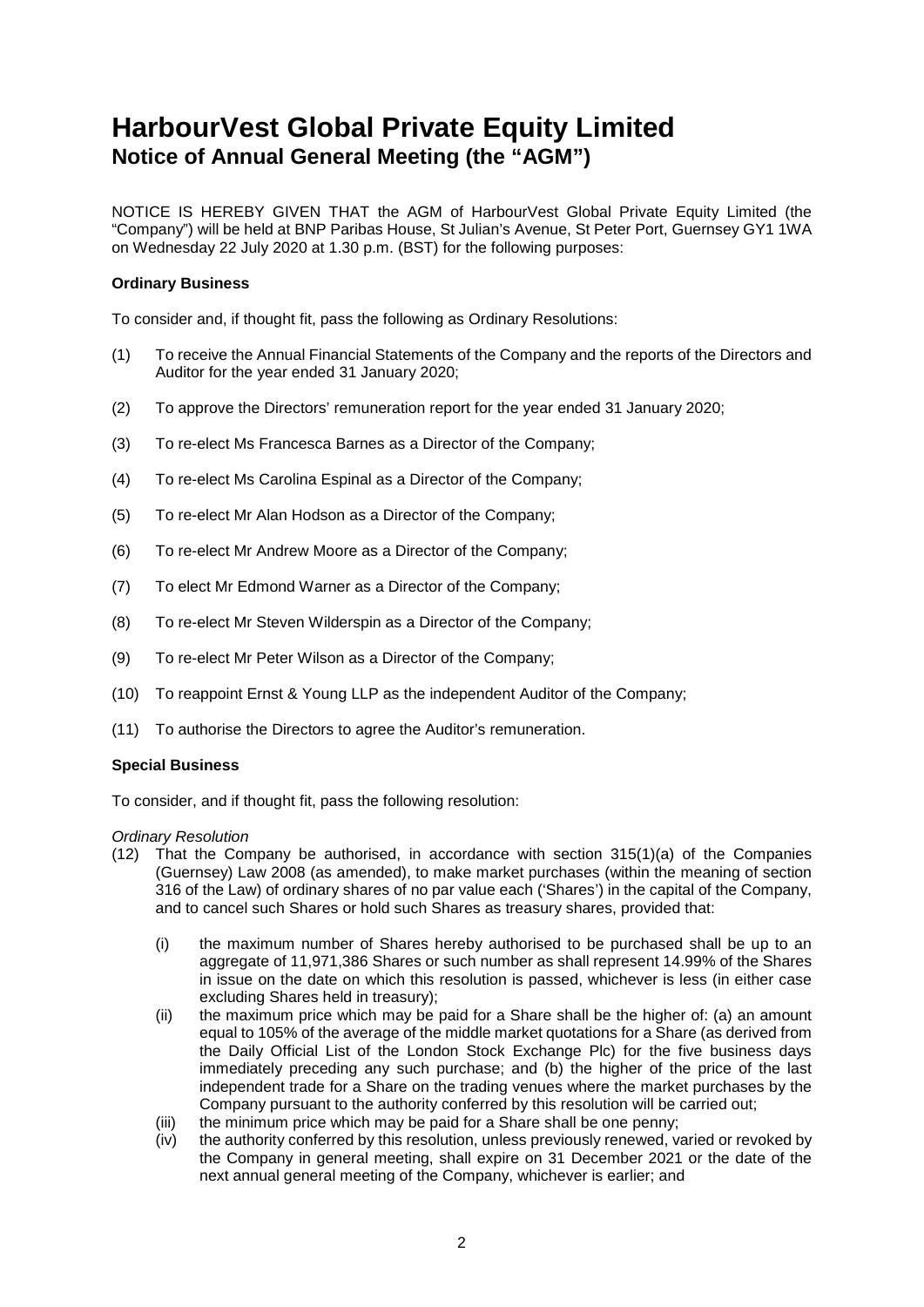(v) notwithstanding paragraph (iv), the Company may make a contract to purchase Shares under the authority hereby conferred prior to the expiry of such authority, which will or may be executed wholly or partly after the expiration of such authority, and may make a purchase of Shares in pursuance of any such contract after such expiry.

## Appointing a proxy

If you would like to vote on the resolutions to be proposed at the Annual General Meeting but cannot attend the Annual General Meeting, you should appoint a proxy to exercise all or any of your rights to attend, speak and vote at the Annual General Meeting.

As in prior years, and in order to reduce the Company's environmental impact, you will not automatically receive a hard copy form of proxy for the 2020 Annual General Meeting in the post. Instead, you will be able to appoint a proxy electronically using the link www.signalshares.com.

Details of how to appoint a proxy in this way are set out on page 4 of this document. Alternatively, you may request a hard copy form of proxy directly from our Registrar, Link Asset Services. Details of how to request and complete a hard copy form of proxy are set out on page 5 of this document. Voting by proxy prior to the AGM does not affect your right to attend the Annual General Meeting and vote in person should you so wish. All proxy instructions must be received by the Registrars by no later than 1.30 p.m. (BST) on 20 July 2020.

BY ORDER OF THE BOARD 24 June 2020

## **Registered Office:**

BNP Paribas House St Julian's Avenue St Peter Port **Guernsey** GY1 1WA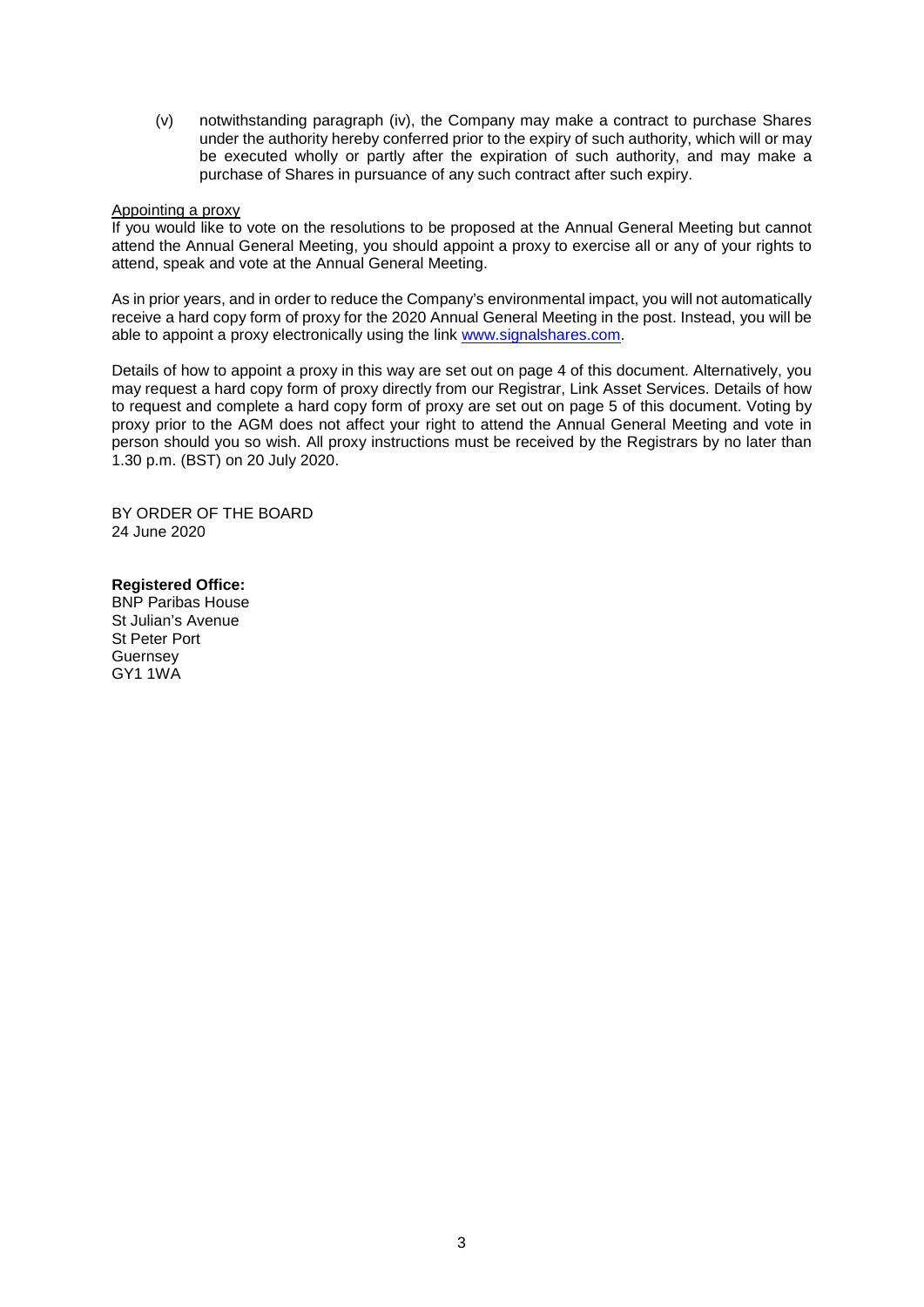## **Notes to the Notice of AGM**

Resolutions 1 to 12 are proposed as ordinary resolutions. For each ordinary resolution to be passed, more than half of the votes cast at the AGM must be cast in favour of the resolution.

#### **1. Attending the Annual General Meeting in person**

In light of the restrictions on travel and public gatherings as a result of the outbreak of COVID-19, you are strongly encouraged to exercise your voting rights by completing and submitting the Form of Proxy where possible in order to avoid the need to attend the Annual General Meeting in person. You may also attend by conference call. If you do wish to attend the Annual General Meeting in person, please inform the Registrar as soon as possible so that appropriate safety arrangements can be put in place for attendees. Only those shareholders entered in the register of members of the Company as at 6.00p.m. (BST) on 20 July 2020 or, in the event that the Annual General Meeting is adjourned, in the register of members of the Company at 6.00p.m. (BST) two business days prior to the adjourned Annual General Meeting will be entitled to attend or vote at the Annual General Meeting in respect of the number of shares registered in their name at that time. Changes to entries in the register of members after 6.00p.m.(BST) on 20 July 2020 or, in the event that the Annual General Meeting is adjourned, in the register of members of the Company at 6.00p.m.(BST) two business days prior to the adjourned Annual General Meeting will be disregarded in determining the rights of any person to attend or vote at the Annual General Meeting

#### **2. Appointment of proxies**

A member of the Company entitled to attend, speak and vote at the Annual General Meeting is entitled to appoint a proxy or proxies to exercise all or any of his or her rights to attend and to speak and vote at the Annual General Meeting. A proxy need not be a member of the Company but must attend the Annual General Meeting to represent a member. To be validly appointed, a proxy must be appointed using the procedures set out in these notes and in the notes to any hard copy form of proxy (if applicable). If members wish their proxy to speak on their behalf at the Annual General Meeting, members will need to appoint their own choice of proxy (not the Chairman) and give their instructions directly to them.

A member may appoint more than one proxy in relation to the Annual General Meeting provided that each proxy is appointed to exercise the rights attached to different shares held by that member. A member may not appoint more than one proxy to exercise rights attached to any one share.

A member may instruct their proxy to abstain from voting on any resolution to be considered at the Annual General Meeting by marking the "Vote Withheld" option when appointing their proxy. A vote withheld is not a vote in law, which means that the vote will not be counted in the calculation of votes for or against the resolution. If no voting indication is given, your proxy will vote or abstain from voting at his or her discretion.

The appointment of a proxy will not prevent a member from attending the Annual General Meeting and voting in person if they wish. If you have appointed a proxy and vote at the Annual General Meeting in person in respect of shares for which you have appointed a proxy, your proxy appointment in respect of those shares will automatically be terminated.

In order for a proxy appointment to be valid, your appointment must be received no later than 1.30p.m.(BST) on 20 July 2020 or, in the event that the Annual General Meeting is adjourned, by no later than 48 hours (excluding non-business days) before the time of any adjourned Annual General Meeting or, in the case of a poll taken otherwise than at or on the same day as the Annual General Meeting or adjourned Annual General Meeting, for the taking of the poll at which it is to be used.

#### **3. Appointment of a proxy online**

Members may appoint a proxy online at www.signalshares.com (the "Website") by following the on-screen instructions, in particular at the "Proxy Voting" link, by no later than the deadline set out in note 2 above. In order to appoint a proxy using the Website, members will need to log into their Signal Shares account, or register if they have not previously done so. To register, members will need to identify themselves with their Investor Code which is detailed on their share certificate or available from our Registrar, Link Asset Services, on Tel: 0371 664 0300. Calls are charged at the standard geographic rate and will vary by provider. Calls outside the United Kingdom will be charged at the applicable international rate. Lines are open between 09:00 – 17:30, Monday to Friday excluding public holidays in England and Wales.

#### **4. Appointment of a proxy using a form of proxy**

You may request a hard copy form of proxy directly from our Registrar, Link Asset Services, on Tel: 0371 664 0300 or by emailing shareholderenquiries@linkgroup.co.uk. Calls are charged at the standard geographic rate and will vary by provider. Calls outside the United Kingdom will be charged at the applicable international rate. Lines are open between 09:00 – 17:30, Monday to Friday excluding public holidays in England and Wales.

To be effective the completed and signed form of proxy must be lodged at the office of Link Asset Services, The Registry, 34 Beckenham Road, Beckenham, Kent BR3 4TU (together with any power of attorney or other authority under which it is signed or a notarially certified copy of such power or authority) by no later than the deadline set out in note 2 above. Alternatively, you may send any document or information relating to proxies to the electronic address indicated on the form of proxy.

To appoint more than one proxy using a hard copy form of proxy you may photocopy the form of proxy. Please indicate the proxy holder's name and the number of shares in relation to which they are authorised to act as your proxy (which, in aggregate, should not exceed the number of shares held by you). Please also indicate if the proxy instruction is one of multiple instructions being given. If possible, all forms should be returned together in the same envelope.

#### **5. Appointment of a proxy through CREST**

CREST members who wish to appoint and/or give instructions to a proxy or proxies through the CREST electronic proxy appointment service may do so for the Annual General Meeting and any adjournment(s) thereof by using the procedures described in the CREST Manual and by logging on to the following website: www.euroclear.com. CREST personal members or other CREST sponsored members, and those CREST members who have appointed a voting service provider(s), should refer to their CREST sponsor or voting service provider(s), who will be able to take the appropriate action on their behalf.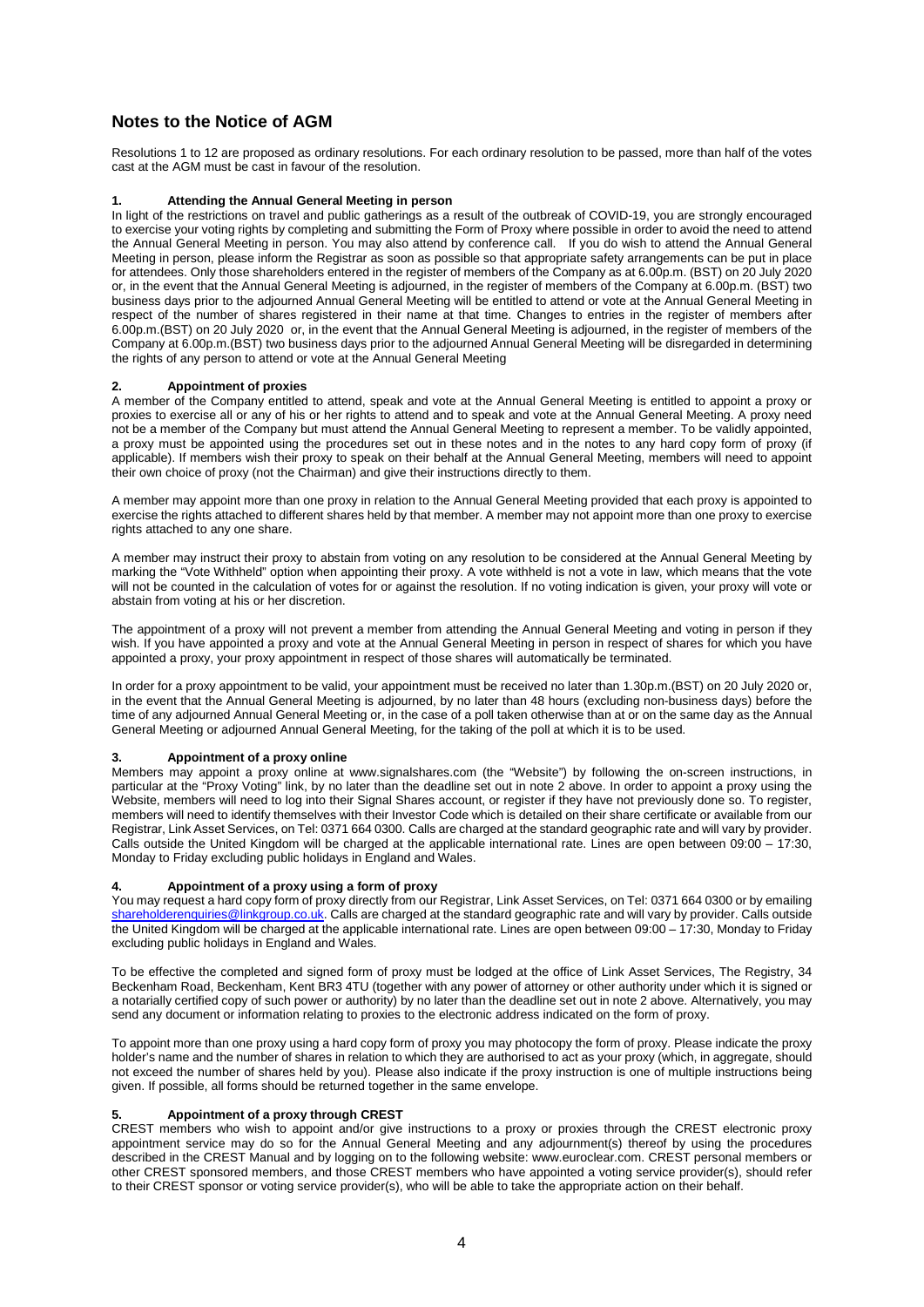In order for a proxy appointment or instruction made using the CREST service to be valid, the appropriate CREST message (the CREST Proxy Instruction) must be properly authenticated in accordance with Euroclear UK & Ireland Limited's ("Euroclear") specifications and must contain the information required for such instructions, as described in the CREST Manual. The message, regardless of whether it constitutes the appointment of a proxy or is an amendment to the instruction given to a previously appointed proxy must, in order to be valid, be transmitted so as to be received by Link Asset Services (ID RA10) by no later than 48 hours (excluding non-working days) before the time of the Annual General Meeting or any adjournment of that meeting. For this purpose, the time of receipt will be taken to be the time (as determined by the timestamp applied to the message by the CREST Applications Host) from which Link Asset Services is able to retrieve the message by enquiry to CREST in the manner prescribed by CREST. After this time, any change of instructions to proxies appointed through CREST should be communicated to the appointee through other means.

CREST members and, where applicable, their CREST sponsors or voting service providers should note that Euroclear does not make available special procedures in CREST for any particular messages. Normal system timings and limitations will therefore apply in relation to the input of CREST Proxy Instructions. It is the responsibility of the CREST member concerned to take (or, if the CREST member is a CREST personal member or sponsored member or has appointed a voting service provider(s) to procure that his or her CREST sponsor or voting service provider(s) take(s)) such action as is necessary to ensure that a message is transmitted by means of the CREST system by any particular time. In this regard, CREST members and, where applicable, their CREST sponsors or voting service providers are referred, in particular, to those sections of the CREST Manual concerning practical limitations of the CREST system and timings. The Company may treat as invalid a CREST Proxy Instruction in the circumstances set out in Regulation 35(5)(a) or the Uncertificated Securities Regulations 2001.

#### **6. Appointment of a proxy by joint holders**

In the case of joint holders, where more than one of the joint holders purports to appoint a proxy (in hard copy, by electronic means or through CREST), only the appointment submitted by the more senior holder will be accepted. Seniority is determined by the order in which the names of the joint holders appear in the Company's register of members in respect of the joint holding (the first-named being the more senior). For proxy appointment submitted by hard copy, the signature of only one of the joint holders is required on the form of proxy.

#### **7. Changing a proxy appointment**

To change your proxy instructions, simply submit a new proxy appointment using the methods set out above. Note that the cutoff time for receipt of proxy appointments (see above) also applies in relation to amended instructions: any amended proxy appointment received after the relevant cut-off time will be disregarded.

If you submit more than one valid proxy appointment in respect of the same shares, the appointment received last before the latest time for the receipt of proxies will take precedence.

#### **8. Revocation of a proxy appointment**

In order to revoke a proxy instruction, you will need to inform the Company by sending a signed notice clearly stating your intention to revoke your proxy appointment to Link Asset Services, The Registry, 34 Beckenham Road, Beckenham, Kent BR3 4TU. In the case of a member that is a company, the revocation notice must be executed under its common seal or signed on its behalf by an officer of the Company or a duly appointed attorney for the Company. Any power of attorney or any other authority under which the revocation notice is signed (or a duly certified copy of such power or authority) must be included with the revocation notice. The revocation notice must be received by Link Asset Services no later than 1.30 p.m. (BST) on 20 July 2020. If you attempt to revoke your proxy appointment but the revocation is received after the time specified, then your proxy appointment will remain valid.

#### **9. Corporate representatives**

Any corporation which is a member may appoint one or more corporate representatives. Members can only appoint more than one corporate representative where each corporate representative is appointed to exercise rights attached to different shares. Members cannot appoint more than one corporate representative to exercise the rights attached to the same share(s).

#### **10. Questions at the meeting**

The Directors will answer any questions raised at the AGM which relate to the business of the meeting, although no answer need be given:

(a) if to do so would interfere unduly with the preparation of the AGM or involve disclosure of confidential information;

(b) if the answer has already been given on the Company's website; or

 $(c)$  if it is undesirable in the best interests of the Company or the good order of the AGM that the question be answered.

#### **11. Website**

A copy of the notice of the AGM, including these explanatory notes, is available for viewing on the Company's website: www.hvpe.com

#### **12. Shares in issue and total voting rights**

The total number of shares in issue as at 23 June 2020 (being the last practicable date prior to the publication of this Notice) was 79,862,486.

The total number of voting rights in the Company in issue as at 23 June 2020 (being the last practicable date prior to the publication of this Notice) was 79,862,486.